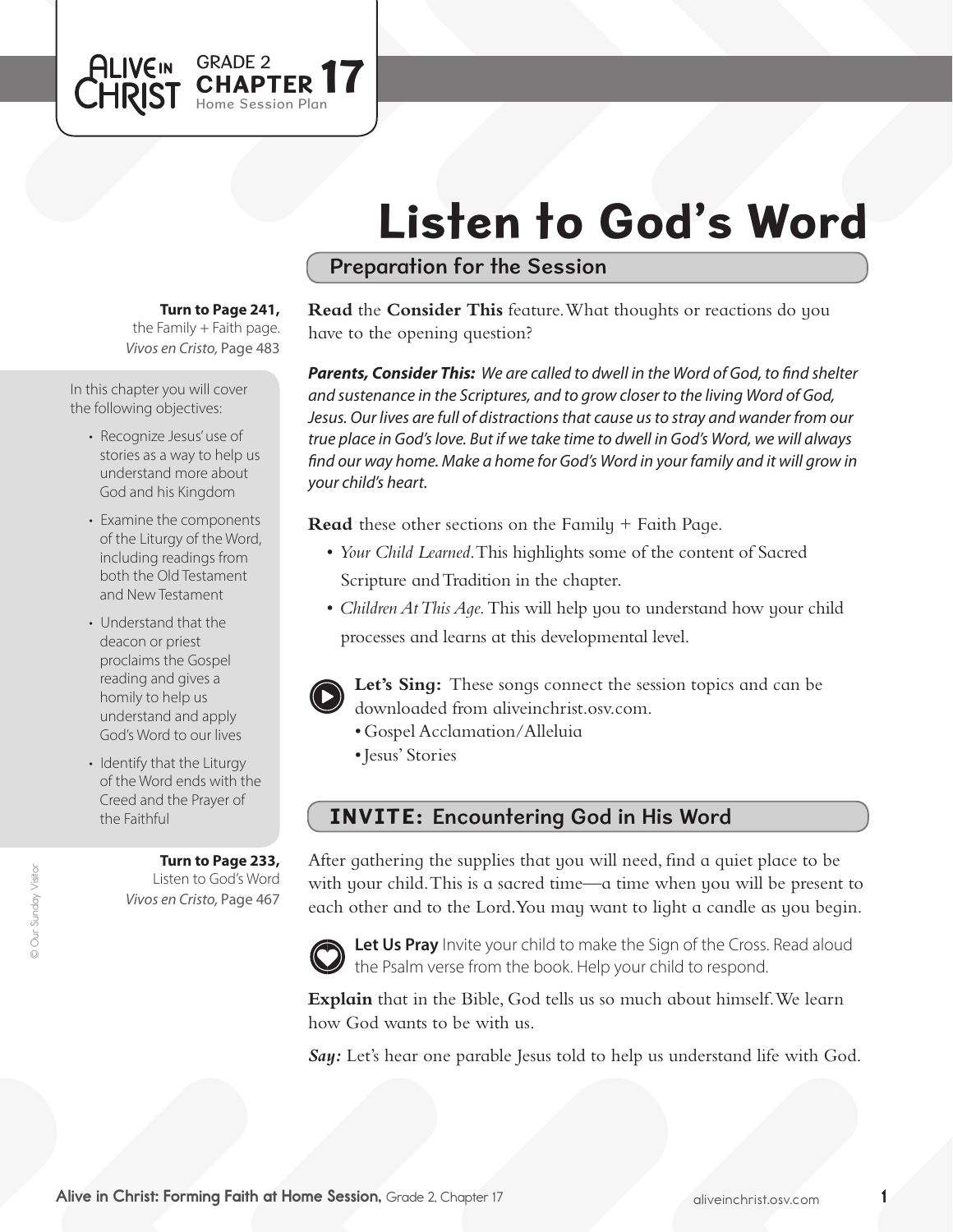**Guide** your child through the Preparing for God's Word Ritual you learned in the Introduction Session or play Track 1 of the Songs of Scripture CD.

- Proclaim God's Word in the Parchment Paper box on the page.
- Maintain several moments of silence.
- Ask: What did you hear God say to you today?

**Invite** your child to respond and also share what you heard.

Now, look at the *What Do You Wonder?* box.

*Say:* Jesus told his disciples many parables.The stories he told are God's living Word. We read them today in the Bible.

**Invite** your child to respond to the questions. Prompt what else they might wonder about theWord of God.

# DISCOVER: Learning God's Truth

**Read** aloud the text and have your child circle the word parables.



**Proclaim** the Scripture in the Parchment Paper box.

**Direct** your child's attention to the illustration. Have your child locate the mustard seeds, the large tree, and the bird coming to nest.

**Do** the gold-star activity.

*Parents, Consider This: Show your child a jar of mustard (if possible). Tell your child that mustard is made from the fruit of a spice bush. In the Palestine of Jesus' day, a tiny mustard seed might grow into a sprawling desert bush large enough for birds to nest in. The phrase "the birds of the sky come and dwell in its branches" is an old Jewish proverb (or saying) used by the prophets to describe God's role over all people. This Scripture story of the tiny seed that grows to many times its size reminds us that if we have a little faith, God will help us grow.*

**Invite** your child to think of ways in which Jesus continues to teach us using stories today.

**Read** aloud the first paragraph and summarize the bullet points.



**Do** the gold-star activity.

**Read** aloud the last sentence.

**Explain** that the reader says the same thing at the end of each reading, the acclamation,"The word of the Lord."

**Turn to Page 234,** God's Word Proclaimed *Vivos en Cristo,* Page 469

**Turn to Page 235,**  The Scripture Readings Begin *Vivos en Cristo,* Page 471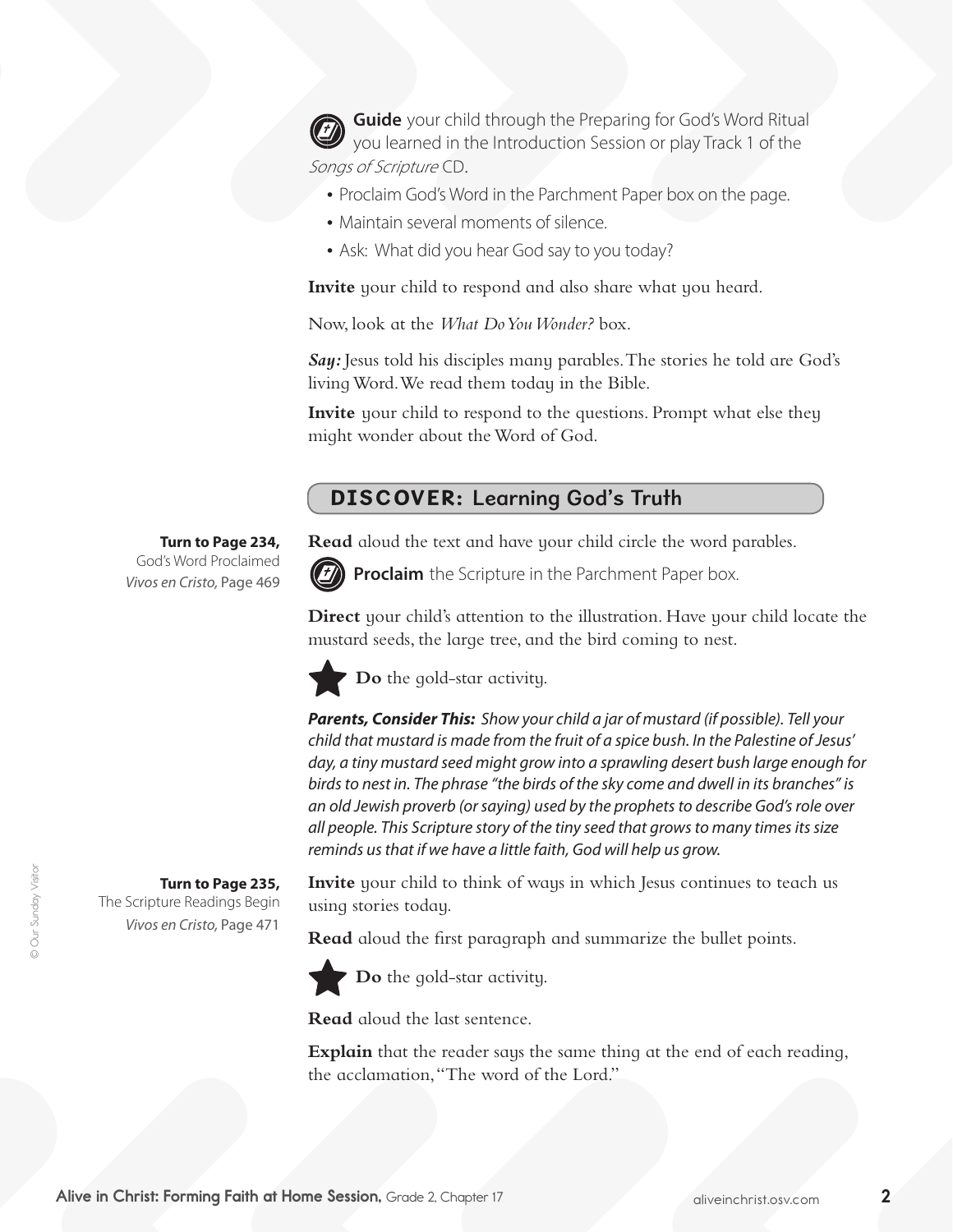## *Ask:* What do you respond? ("Thanks be to God.")



**Have** your child complete the Share Your Faith activity.

*Parents, Consider This: Jesus used stories as a way to help us understand the Kingdom. Make Bible stories a regular part of your bedtime reading to your child.* 

### **Turn to Page 236,**

Jesus'Good News *Vivos en Cristo,* Page 473

**Turn to Page 237,** The People Speak *Vivos en Cristo,* Page 475

**Read** aloud the opening question and the text. Have your child point to and read the highlighted words **homily**, **creed**, and **Prayer of the Faithful**. Read their definitions in the Catholic Faith Words box.

**Read** aloud the text. Have your child say,"Lord, hear our prayer" after each of the three bullets.

**Have** your child complete the Connect Your Faith activity.

*Parents, Consider This: Praying for others is an important aspect of practicing our faith. Intercessory prayer is an ancient practice in Jewish and Christian tradition. We are called to feel such solidarity with all humans that we ask God's blessing without limits, including even our enemies and those who persecute us. How is praying for others integrated into your family's prayer? Find a regular time to do this, perhaps at dinner prayer or bedtime prayer.*

## LIVE: Living Our Faith

**Turn to Page 238,** 

Our Catholic Life *Vivos en Cristo,* Page 477

**Turn to Page 239,**  People of Faith *Vivos en Cristo,* Page 479

**Read** aloud the opening question and the first paragraph.

**Do** the gold-star activity.

*Parents, Consider This: Jesus used parables, stories that used everyday situations that were familiar to the people, but in a way that they could learn about God and the Kingdom. The parables such as the Good Samaritan or the Prodigal Son have practical lessons for families.*

**Read** the paragraph about Saint Paul.

- Share your reactions to the information.
- Talk about what you would write if you were writing about Jesus.